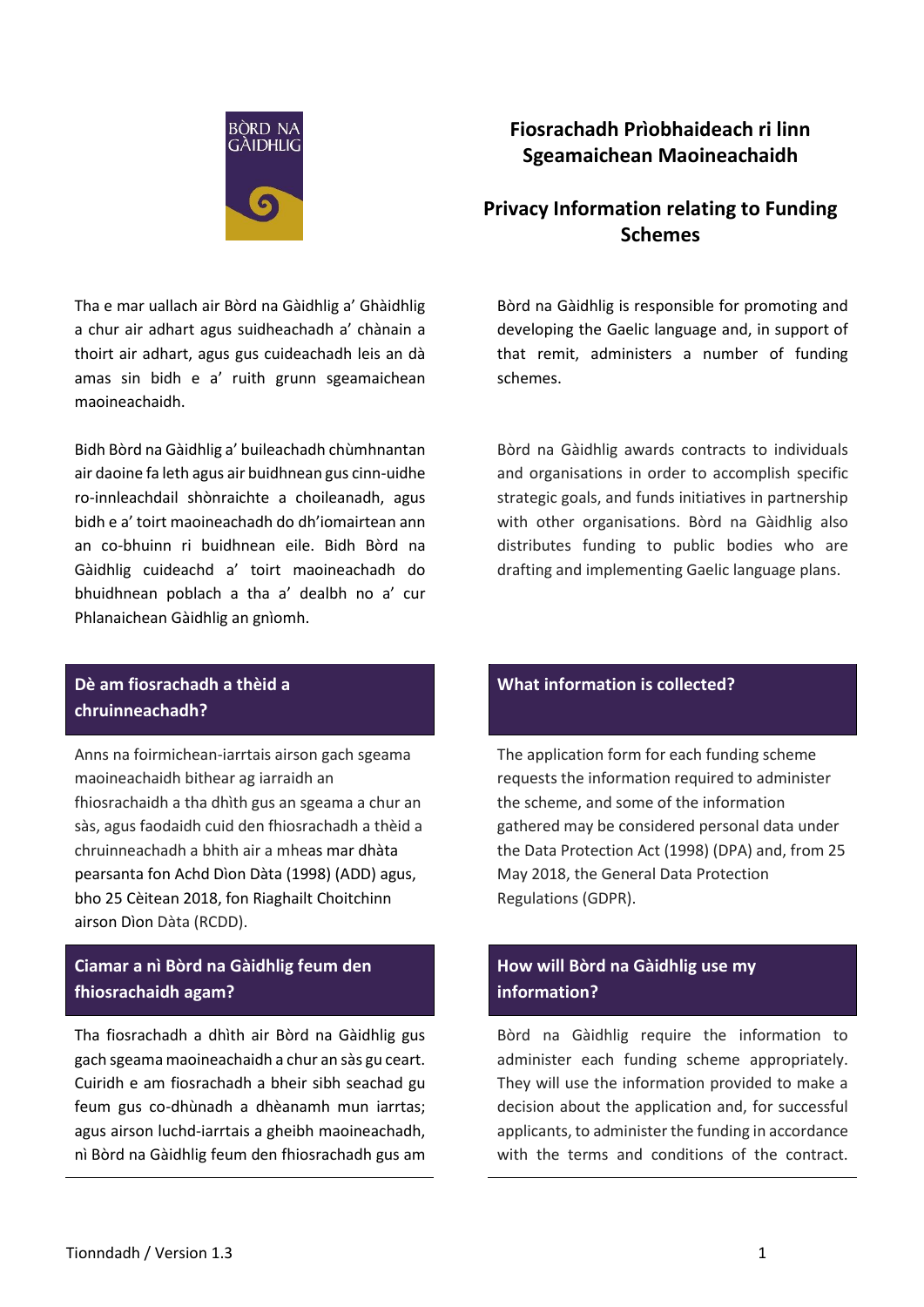maoineachadh a thoirt seachad a rèir cumhachan is cùmhnantan a' chùmhnaint. Cuideachd, feumaidh Bòrd na Gàidhlig na dleastanasan laghail aige a choileanadh a thaobh a bhith cumail chunntasan ceart agus a bhith dèanamh sgrùdadh air an airgead phoblach a bheir e seachad. Thèid fiosrachadh, a bheirear seachad san fhoirm-iarrtais agus a thèid a chruinneachadh rè ùine a' chùmhnaint, a chleachdadh airson an adhbhair sin.

Mura toir sibh am fiosrachadh a tha dhìth seachad, cha bhi e coltach gun urrainn do Bhòrd na Gàidhlig breithneachadh a dhèanamh air an iarrtas agaibh airson maoineachaidh. Ma tha sibh airson bruidhinn rinn mu dheidhinn seo, feuch gun cleachd sibh am fiosrachadh conaltraidh gu h-ìosal gus fios a chur thugainn sa chiad dol a-mach.

Mar phàirt den dleastanas aig Bòrd na Gàidhlig gus an cànan a chur air adhart, dh'fhaodte gun tèid feum a dhèanamh de chuid den fhiosrachadh a bheir sibh seachad airson follaiseachd is sanasachd a dhèanamh air sgeamaichean agus gus sealltainn mar a dh'fhaodas buidhnean is daoine eile pàirt a ghabhail sna sgeamaichean. Cuideachd, dh'fhaodadh gun cruinnich Bòrd na Gàidhlig fiosrachadh a bharrachd airson adhbharan follaiseachd is sanasachd nuair a tha an cùmhnant ga lìbhrigeadh, mar eisimpleir, dealbhan-camara. Iarraidh sinn cead bhuaibh mus cleachd sinn fiosrachadh airson an adhbhair seo.

Cha bhi Bòrd na Gàidhlig a' toirt fiosrachadh seachad do dhaoine no buidhnean eile gu hàbhaisteach, mura feum e sin a dhèanamh gus an cùmhnant maoineachaidh a lìbhrigeadh no gus dleastanasan laghail a choileanadh.

Nuair a tha sibh air cead a thoirt dhuinn, dh'fhaodadh gun cleachd Bòrd na Gàidhlig am fiosrachadh conaltraidh agaibh gus fiosrachadh a chur thugaibh mu sgeamaichean no pròiseactan, coltach ris an fhear a fhuair cuideachadh, anns am Bòrd na Gàidhlig must also fulfil legal obligations relating to the accounting for, and the auditing of, the distribution of public funds. Information provided in the application form and gathered for the duration of the contract will also be used for this purpose.

If you do not provide the information requested, it is unlikely that Bòrd na Gàidhlig will be able to consider your funding application. If you wish to discuss this further, please use the contact details below in the first instance.

As part of Bòrd na Gàidhlig's role in promoting the Gaelic language, some of the information provided may also be used to promote schemes and to demonstrate how other organisations and individuals can become involved. Bòrd na Gàidhlig may also gather additional information specifically for promotional purposes during the contract, such as photographs. We will ask for your consent before using information for this purpose.

Bòrd na Gàidhlig do not usually pass information to third parties unless specifically required to do so for the purposes of administering the funding contract or to fulfil legal obligations.

Where you have provided consent for us to do so, Bòrd na Gàidhlig may also use your contact details to send you information about similar schemes or projects that may be of benefit to you or a group you are representing.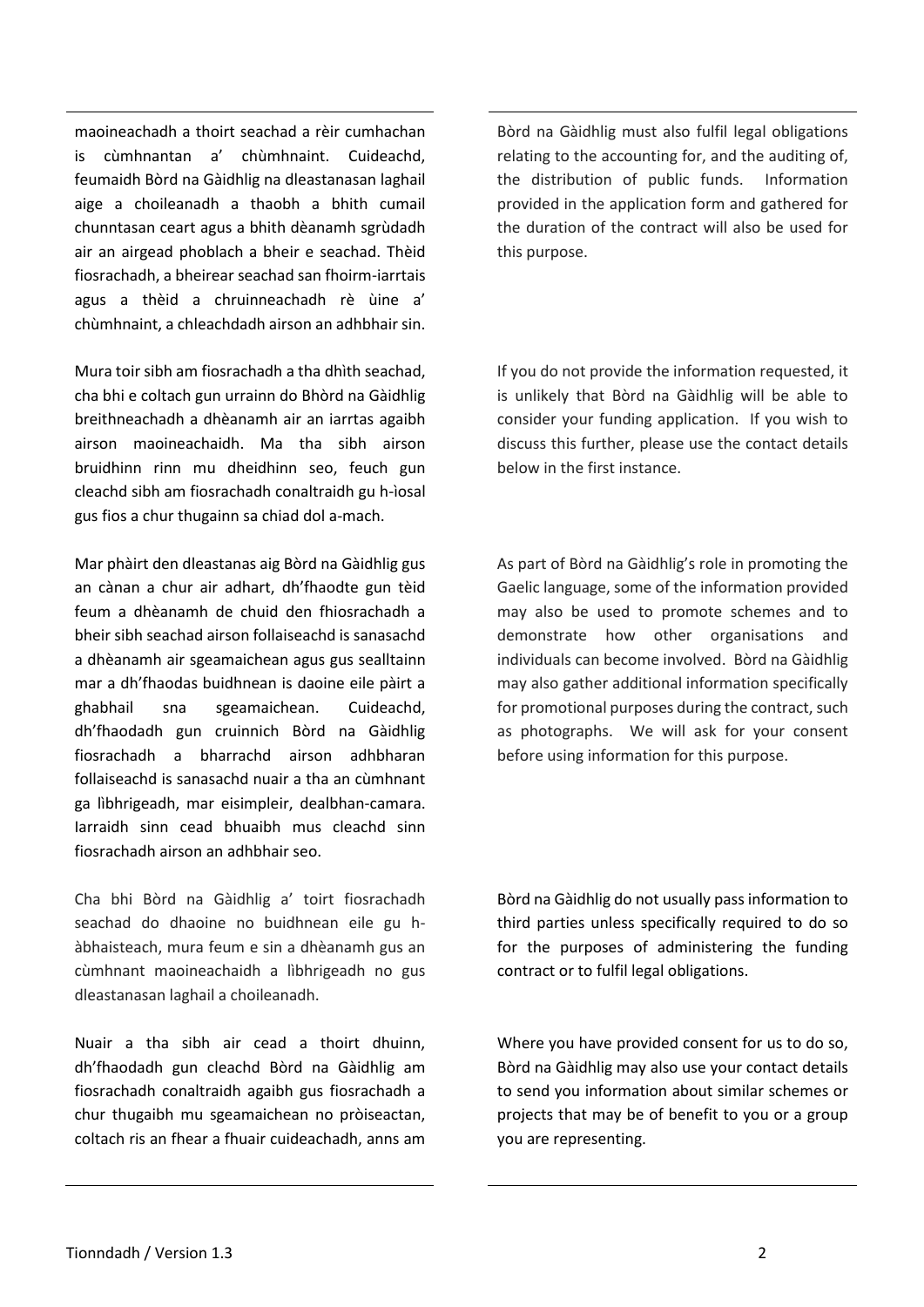faodadh ùidh a bhith aig a' bhuidhinn agaibh no agaibh fhèin.

## **Dè Thachras Nuair Nach Eil am Fiosrachadh agam a Dhìth oirbh Tuilleadh?**

Mar as trice bithear a' cumail iarrtasan nach robh soirbheachail airson bliadhna bhon cheann-latha air an deach an co-dhùnadh a dhèanamh. Bithear a' cumail iarrtasan soirbheachail agus am fiosrachadh a thèid a chruinneachadh rè ùine a' chùmhnaint airson ùine nas fhaide agus thèid an tiarrtas agus am fiosrachadh sin a chumail airson, aig a' char as lugha, 6 bliadhna bho dheireadh na bliadhna ionmhais san deach an t-sùim mu dheireadh a phàigheadh mar thaic-airgid.

Bu chòir do luchd-iarrtais cuimhneachadh, nuair a tha sgeama maoineachaidh mar phàirt de sgeama Eòrpach, dh'fhaodte gum feumar clàranfiosrachaidh a chumail airson ùine gu math nas fhaide airson adhbharan sgrùdaidh, agus cha bhi fios againn daonnan aig an àm a gheibhear iarrtas dè cho fad 's a dh'fheumar fiosrachadh a chumail mu dheidhinn.

## **Fiosrachadh a Bharrachd Additional Information**

#### **Na Còraichean Agaibh**

Faodaidh sibh an cead agaibh, airson fiosrachadh pearsanta a chleachdadh air adhbharan follaiseachd is sanasachd, a tharraing air ais aig àm sam bith. Bu chòir dhuibh cuimhneachadh ge-tà, ged a sguireas Bòrd na Gàidhlig de bhith cleachdadh an fhiosrachaidh agaibh air an adhbhar sin sa bhad, cha bhi e daonnan comasach dhuinn am fiosrachadh a thoirt às gach meadhan no raon poblach far a bheil e a' nochdadh, mar eisimpleir, ma tha e a' nochdadh ann an stuthan clò-bhuailte. Bu chòir fios a bhith agaibh cuideachd gu bheil a' chòir gus cead a tharraing air ais dìreach a'

## **What Happens to My Information When It is No Longer Required?**

Unsuccessful applications are usually retained for one year from the date of decision. Successful applications and information gathered for the duration of a contract are kept for longer and, as a minimum, will be retained for 6 years from the end of the financial year in which the last funding payment was made.

Applicants should note that where the funding scheme is part of an EU scheme, records may need to be retained for audit purposes for considerably longer, and the retention periods are not always known at the point an application is made.

### **Your Rights**

You may withdraw your consent for using your personal information for promotional purposes at any time. You should be aware that, while Bòrd na Gàidhlig will stop using your information for that purpose with immediate effect, it may not always be possible to remove information from the public domain, for example where it has been used in hard copy publications. You should also be aware that the ability to withdraw consent only applies to information considered to be personal. It does not usually apply to information about groups or organisations. You may also withdraw your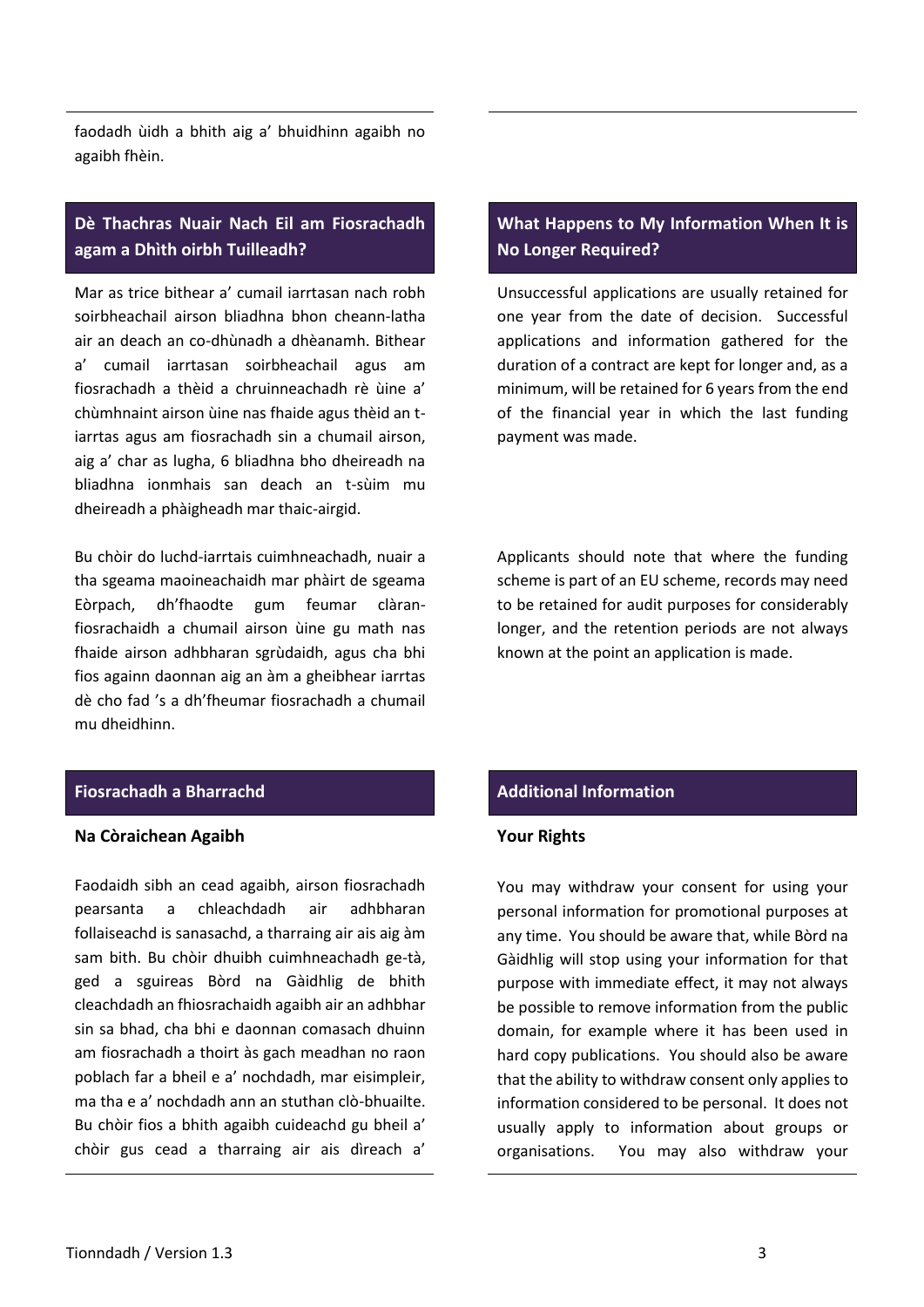buntainn ri fiosrachadh a tha air a mheas pearsanta. Gu h-àbhaisteach, cha bhi a' chòir sin a' buntainn ri fiosrachadh mu dheidhinn bhuidhnean no mòr-bhuidhnean. Faodaidh sibh cuideachd an cead agaibh, airson fiosrachadh pearsanta a chleachdadh airson adhbharan margaidheachd, a tharraing air ais aig àm sam bith.

Tha na còraichean seo agaibh:

- I. Cothrom iarraidh sealltainn air an dàta phearsanta agaibh.
- II. Iarraidh gun tèid dàta pearsanta a cheartachadh no cur às dha. Dh'fhaodte gum bi cuid a shuidheachaidhean ann far nach urrainn do Bhòrd na Gàidhlig gabhail ri iarrtasan gus fiosrachadh a cheartachadh no cur às dha, mar eisimpleir ma dh'fheumar fiosrachadh a chumail san dreachd thùsail ri linn dhleastanasan laghail. Ma thachras gum bi seo fìor mu iarrtas a chuireas sibh a-steach, thèid mìneachadh dhuibh carson nach urrainn do Bhòrd na Gàidhlig gabhail ris an iarrtas agaibh, agus thèid innse dhuibh cuin a thathar an dùil gun tèid cur às don fhiosrachadh.
- III. Cuingealachadh a chur air mar a thèid fiosrachadh a chleachdadh no cur an aghaidh mar a thathar ga chleachdadh.
- IV. Ann an cuid a shuidheachaidhean, an dàta agaibh fhaotainn is a ghluasad gun bhacadh.

## **Gearanan**

Ma bhios sibh mì-thoilichte leis an dòigh san do chleachd Bòrd na Gàidhlig an dàta pearsanta agaibh, tha a' chòir agaibh gearan a chur gu Coimiseanair an Fhiosrachaidh, a tha riaghladh reachdas dìon dàta air feadh na RA. Gheibhear fiosrachadh conaltraidh air an son aig [https://ico.org.uk/.](https://ico.org.uk/)

consent at any time for allowing your information to be used for marketing purposes.

You have the right to:

- I. Request access to your personal data,
- II. Request rectification or erasure of personal data. There may be some circumstances in which Bòrd na Gàidhlig is unable to comply with requests to rectify or destroy information, for example if information must be retained in the original format to fulfil legal obligations. Should this apply to a request you make, it will be explained to you why Bòrd na Gàidhlig is unable to comply with the request, and when it is anticipated the information will be destroyed.
- III. Restrict processing or object to processing
- IV. Data portability in some circumstances

### **Complaints**

Should you be unhappy with the way in which Bòrd na Gàidhlig have processed your personal data, you have the right to lodge a complaint with the Information Commissioner, who regulates data protection legislation across the UK. Their contact details can be found at [https://ico.org.uk/.](https://ico.org.uk/)